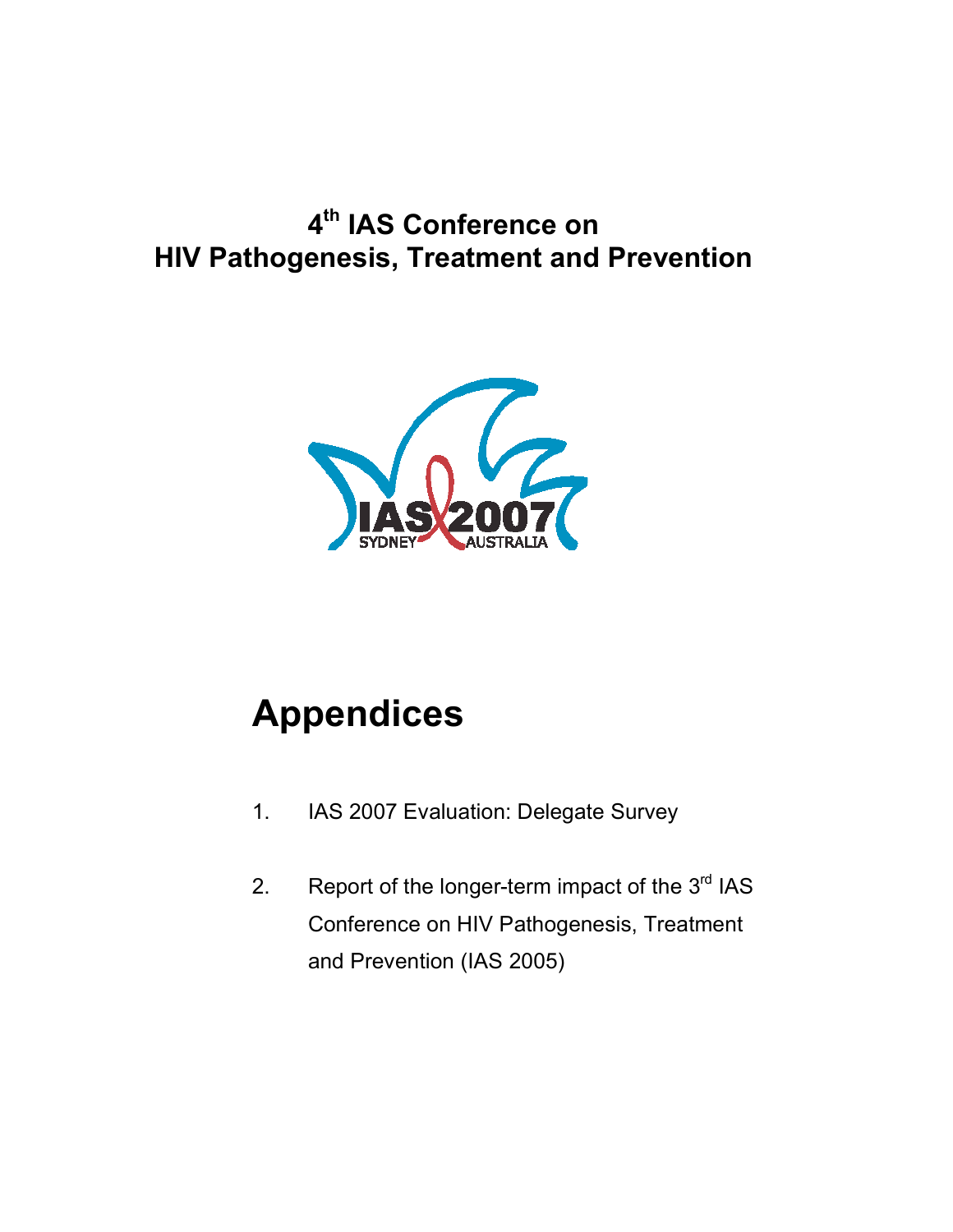

#### **IAS 2007 Evaluation: Delegate Survey**

Thank you for participating in this survey. The information you provide will assist the conference organizers to assess the impact of IAS 2007, to plan for the next conference (IAS 2009), and to build on conference achievements.

The survey is being sent to all delegates and findings will be analyzed by the Evaluation Coordinator, IAS 2007. The final evaluation report will be posted on the conference website.

By returning your completed survey you consent to the information being used for reporting purposes. If you have any questions about the evaluation or this survey please contact [conference.evaluation@iasociety.org](mailto:conference.evaluation@iasociety.org)

This survey is anonymous.

Begin survey

This survey is managed by E-valuate-IT. View the E-valuate-IT privacy statement.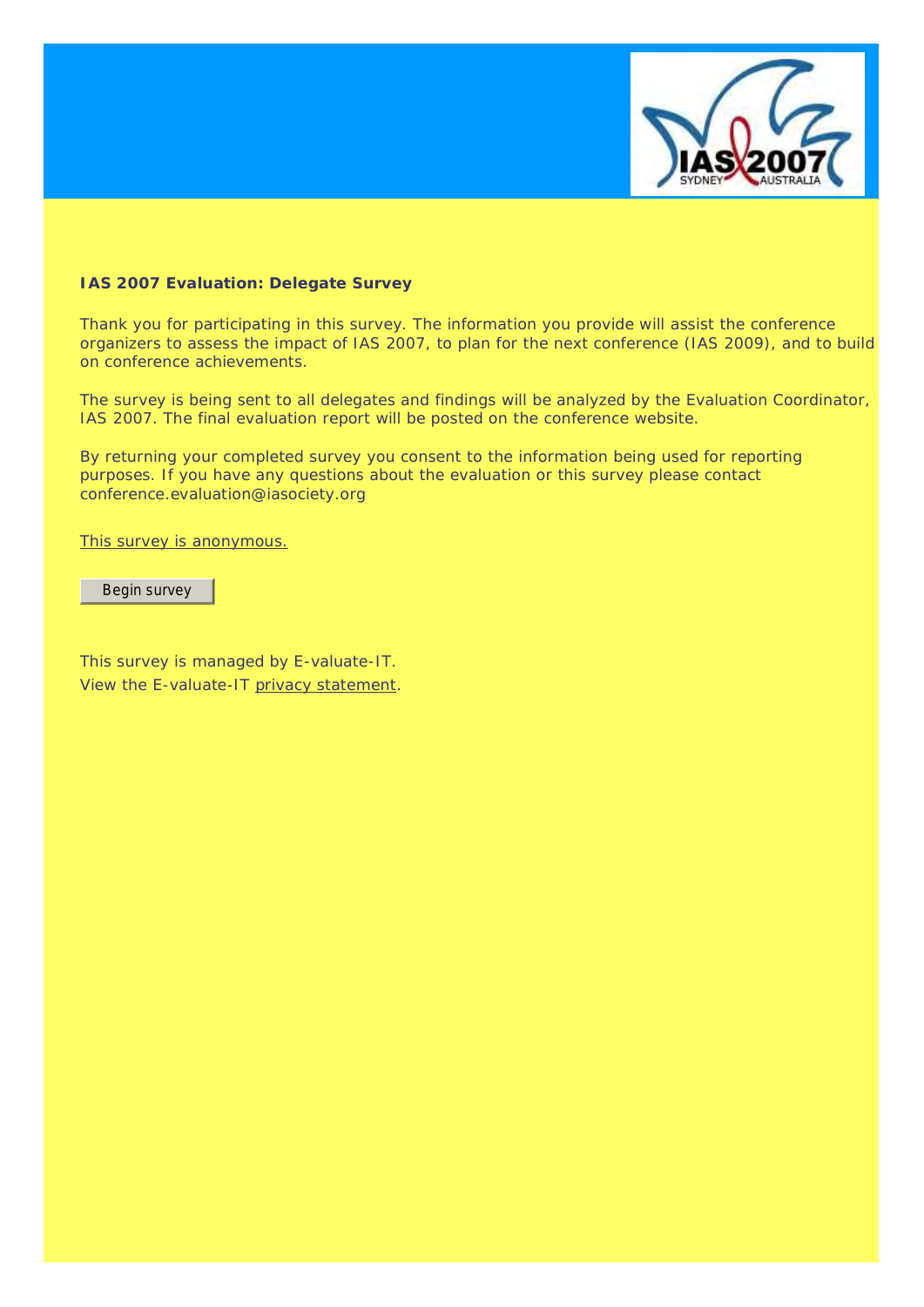

Questions marked (\*) are mandatory | GO TO END »

*Completing the survey ... Please stay connected to the internet while you complete the questions below. If you close the survey window without submitting the survey your responses will not be recorded.*

#### **Conference Attendance**

**1**. Which IAS Conferences on HIV Pathogenesis, Treatment and Prevention have you attended? *Select all that apply*

- $\Box$  IAS 2007 (Sydney)
- $\Box$  IAS 2005 (Rio de Janeiro)
- $\Box$  IAS 2003 (Paris)
- $\Box$  IAS 2001 (Buenos Aires)

**2**. Did you attend the XVI International AIDS Conference (AIDS 2006) in Toronto?

- $O$  no
- yes

## **3**. How did you first learn about IAS 2007 (Sydney)?

#### *Select one*

- Attended previous conference/aware of conference schedule
- C Conference Invitation Programme
- **O** IAS website
- Other IAS communication
- ASHM website/other ASHM correspondence
- Advertisement in a journal
- **O** Media coverage
- Recommended by a colleague/friend
- **C** Not sure
- Other *(please specify)*

**4**. What were the two most important factors in your decision to attend IAS 2007?

*Select up to two*

- $\square$  Scientific programme
- □ Global focus
- Opportunity for networking or collaboration
- $\Box$  Presenting a paper or poster
- $\Box$  Recipient of a scholarship or grant
- Geographic location (Sydney, Australia)
- □ Usually attend ASHM conference
- Other *(please specify)*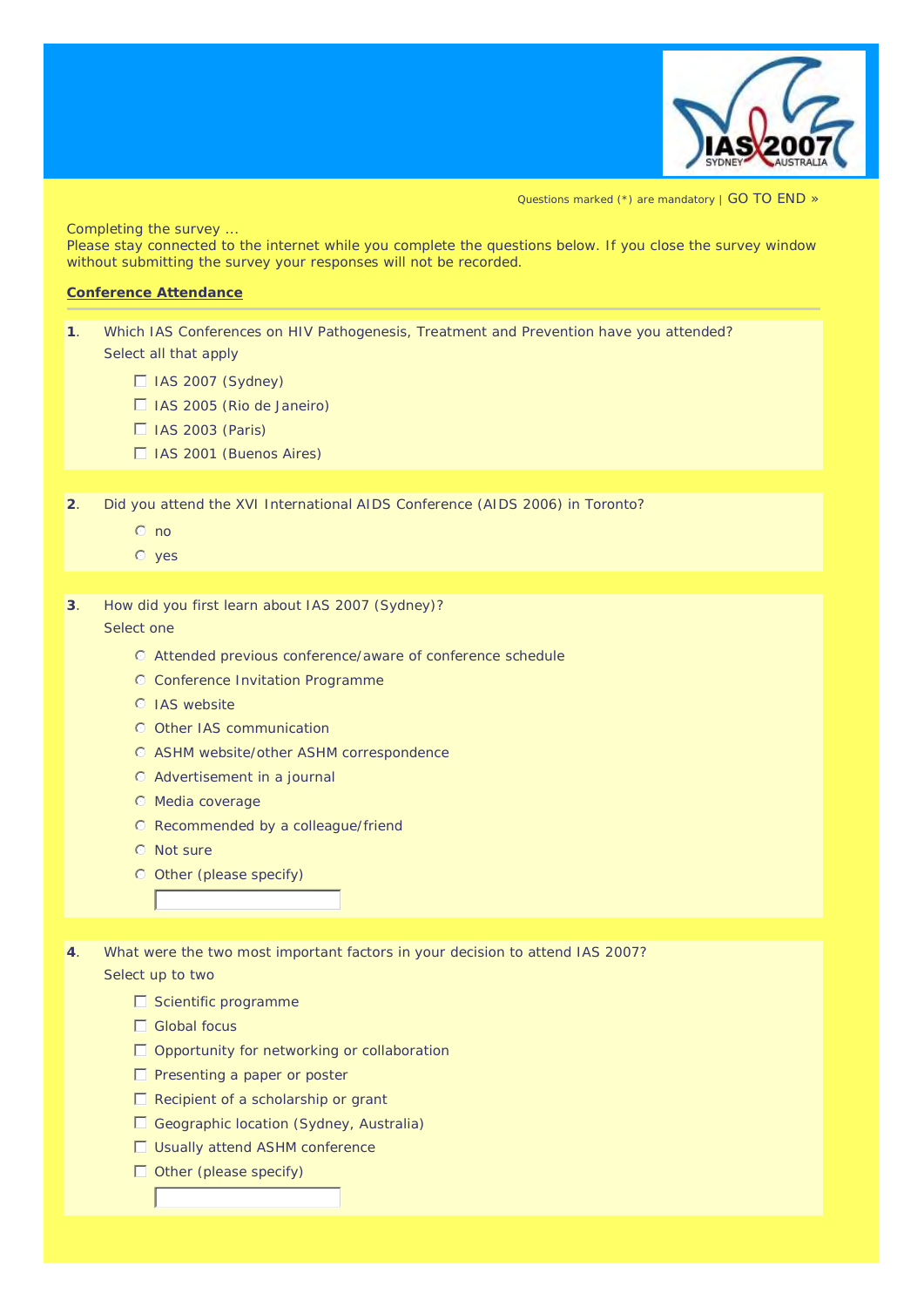#### **Conference Programme**

- **5**. What was your main track of interest at IAS 2007 (the track in which you attended most sessions)? *Select one*
	- **O** Track A: HIV Basic Science
	- Track B: Clinical Research, Treatment and Care
	- **O** Track C: Biomedical Prevention
	- I had no main track of interest *(go to Question 9)*

Thinking about your main track of interest, please indicate your level of agreement with the following statements

|    |                                                                                | strongly<br>disagree   | disagree | agree | strongly<br>agree | n <sub>0</sub><br>opinion |
|----|--------------------------------------------------------------------------------|------------------------|----------|-------|-------------------|---------------------------|
| 6. | The track presented state-of-the-art science<br>and new findings               | ⊖                      |          |       |                   |                           |
|    | The track addressed current research<br>questions                              | $\left( \cdot \right)$ | $\cap$   |       |                   |                           |
| 8  | The track examined how scientific advances<br>can inform policy and programmes | ∩                      |          |       |                   |                           |

**9**. Which two types of sessions or activities did you find the most valuable at IAS 2007? *Select up to two*

- $\Box$  Plenary sessions
- □ Oral abstract sessions
- Non-abstract sessions (e.g. symposia)
- $\square$  Poster discussion sessions
- $\Box$  Poster exhibition
- $\square$  Satellite meetings
- $\Box$  Commercial and non-commercial exhibitions
- $\Box$  Informal networking
- Other *(please specify)*

#### Thinking about the overall conference programme, how would you rate the following?

|     |                                            | poor      | fair                   | good      | excellent            |
|-----|--------------------------------------------|-----------|------------------------|-----------|----------------------|
| 10. | Quality of sessions                        | ∩         | $(\cdot)$              | $(\cdot)$ | $\left(\cdot\right)$ |
| 11. | Quality of speakers                        | $\bigcap$ | $\bigcirc$             | $\bigcap$ | $\bigcap$            |
| 12. | Quality of discussion and debate           |           | $\left( \cdot \right)$ | ⊙         | ⊙                    |
| 13. | Range of topics covered                    | $\bigcap$ | $\bigcap$              | $\bigcap$ | $\bigcap$            |
| 14. | Usefulness to you of information presented |           |                        |           |                      |

#### Would you change the mix of the programme for the next conference?

|     |                                       | less of these<br>sessions | no change | more of these<br>sessions | no opinion           |
|-----|---------------------------------------|---------------------------|-----------|---------------------------|----------------------|
| 15. | Plenary sessions                      | ⊙                         | $(\cdot)$ | ∩                         | ⊙                    |
| 16. | Oral abstract sessions                | $\bigcirc$                | $\bigcap$ | $\bigcap$                 | $\bigcirc$           |
| 17. | Non-abstract sessions (e.g. symposia) | ⊙                         | ⊙         | ∩                         | ⊙                    |
| 18  | Poster discussion sessions            | $\bigcap$                 | $\bigcap$ | $\bigcap$                 | $\bigcirc$           |
| 19  | Satellite meetings                    | ∩                         | ( - )     |                           | $\left(\cdot\right)$ |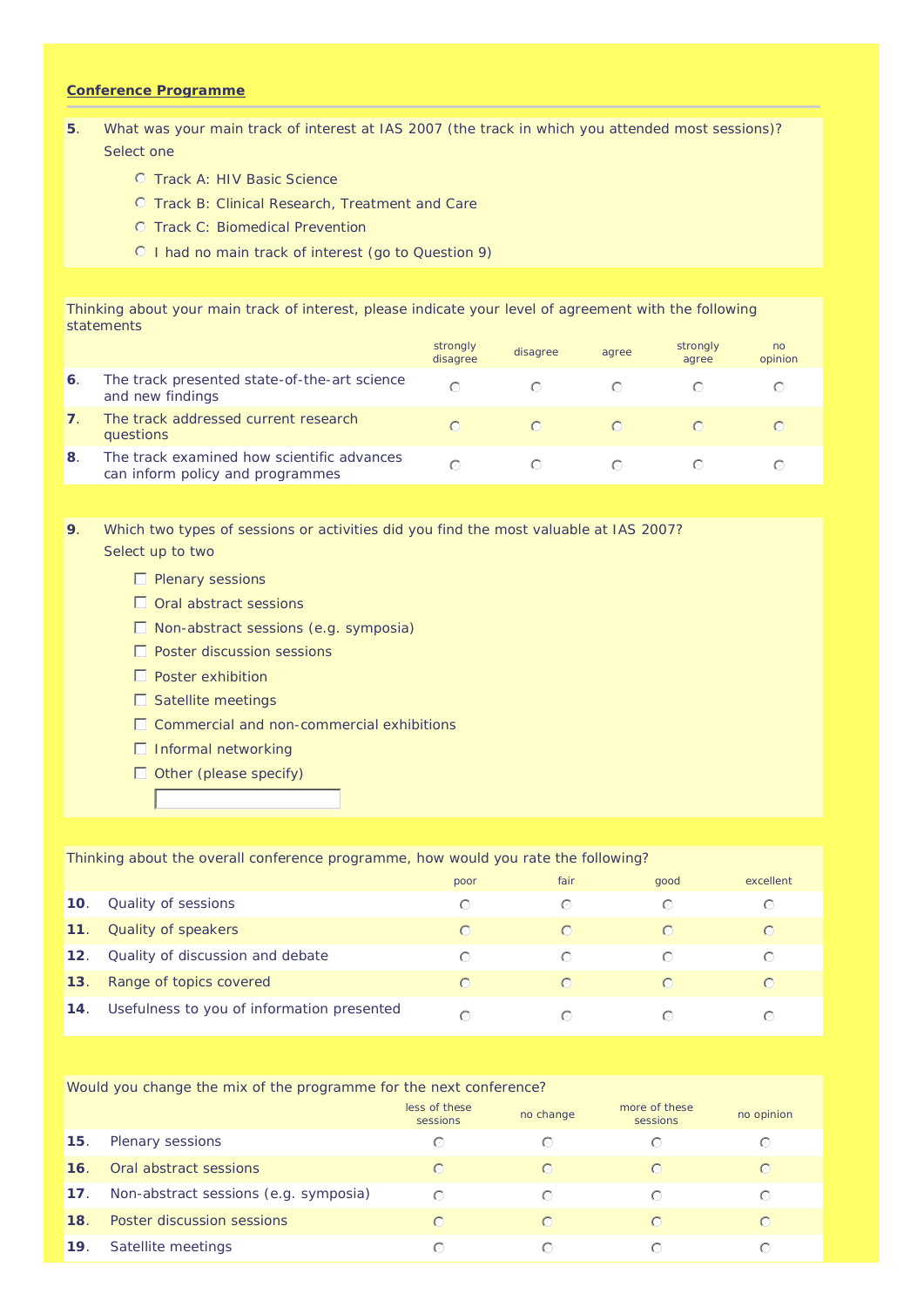#### **Conference Organization**

Listed below are some of the services offered to delegates *Please rate those you used*

|     |                                     | not aware<br><b>of</b> | did not<br><b>use</b> | not very<br>useful | somewhat<br>useful | useful     | very<br>useful |
|-----|-------------------------------------|------------------------|-----------------------|--------------------|--------------------|------------|----------------|
| 21. | Conference profile                  | $\bigcap$              | $\odot$               | ⊙                  | ⊙                  | ⊙          | ⊙              |
| 22. | Online programme-at-a-glance        | $\bigcirc$             | $\bigcirc$            | $\odot$            | $\odot$            | $\bigcirc$ | $\bigcirc$     |
| 23. | Abstract search function on website | ⊙                      | $\odot$               | $\odot$            | $\bigcirc$         | ⊙          | ⊙              |
| 24. | Abstract CD-ROM                     | $\odot$                | $\odot$               | $\odot$            | $\odot$            | $\bigcirc$ | $\odot$        |
| 25. | Delegate connector                  | ⊙                      | $\odot$               | ⊙                  | ⊙                  | ⊙          | ⊙              |
| 26. | Daily conference news on website    | $\bigcirc$             | $\bigcap$             | $\bigcirc$         | $\bigcap$          | $\bigcirc$ | $\bigcap$      |

**27**. How would you prefer to receive the daily conference news? *Select one*

- Electronically on the conference website
- In a printed newspaper
- O I have no preference

#### Please rate the following aspects of conference organization

|     |                                | poor       | fair       | good       | excellent  | don't know/<br>not applicable |
|-----|--------------------------------|------------|------------|------------|------------|-------------------------------|
| 28. | Pre-conference information     | $\bigcirc$ | $\odot$    | $\bigcap$  | $\bigcap$  | $\odot$                       |
| 29. | Abstract submission process    | $\circ$    | $\circ$    | $\bigcirc$ | $\circ$    | $\circ$                       |
| 30. | Online registration            | $\odot$    | $\bigcirc$ | $\bigcap$  | $\bigcirc$ | $\bigcirc$                    |
| 31. | On-site registration           | $\odot$    | $\circ$    | $\bigcirc$ | $\circ$    | $\odot$                       |
| 32. | Collection of badge/bag/CD-ROM | $\odot$    | $\odot$    | $\odot$    | $\odot$    | $\odot$                       |
| 33. | Opening session                | $\bigcirc$ | $\odot$    | $\odot$    | $\odot$    | $\odot$                       |
| 34. | Closing session                | $\odot$    | $\odot$    | $\odot$    | $\bigcap$  | $\odot$                       |
| 35. | Time-tabling of sessions       | $\bigcirc$ | $\bigcirc$ | $\bigcirc$ | $\bigcirc$ | $\odot$                       |
| 36. | Poster display areas           | $\odot$    | $\odot$    | $\bigcap$  | $\bigcap$  | $\odot$                       |
| 37. | PLWHA Lounge                   | $\circ$    | $\circ$    | $\bigcirc$ | $\bigcirc$ | $\odot$                       |
| 38. | Venue and facilities           | ∩          | $\odot$    | $\bigcap$  | ∩          | $\odot$                       |

**39**. Do you have additional comments about the organization of the conference ?

 $\overline{\phantom{a}}$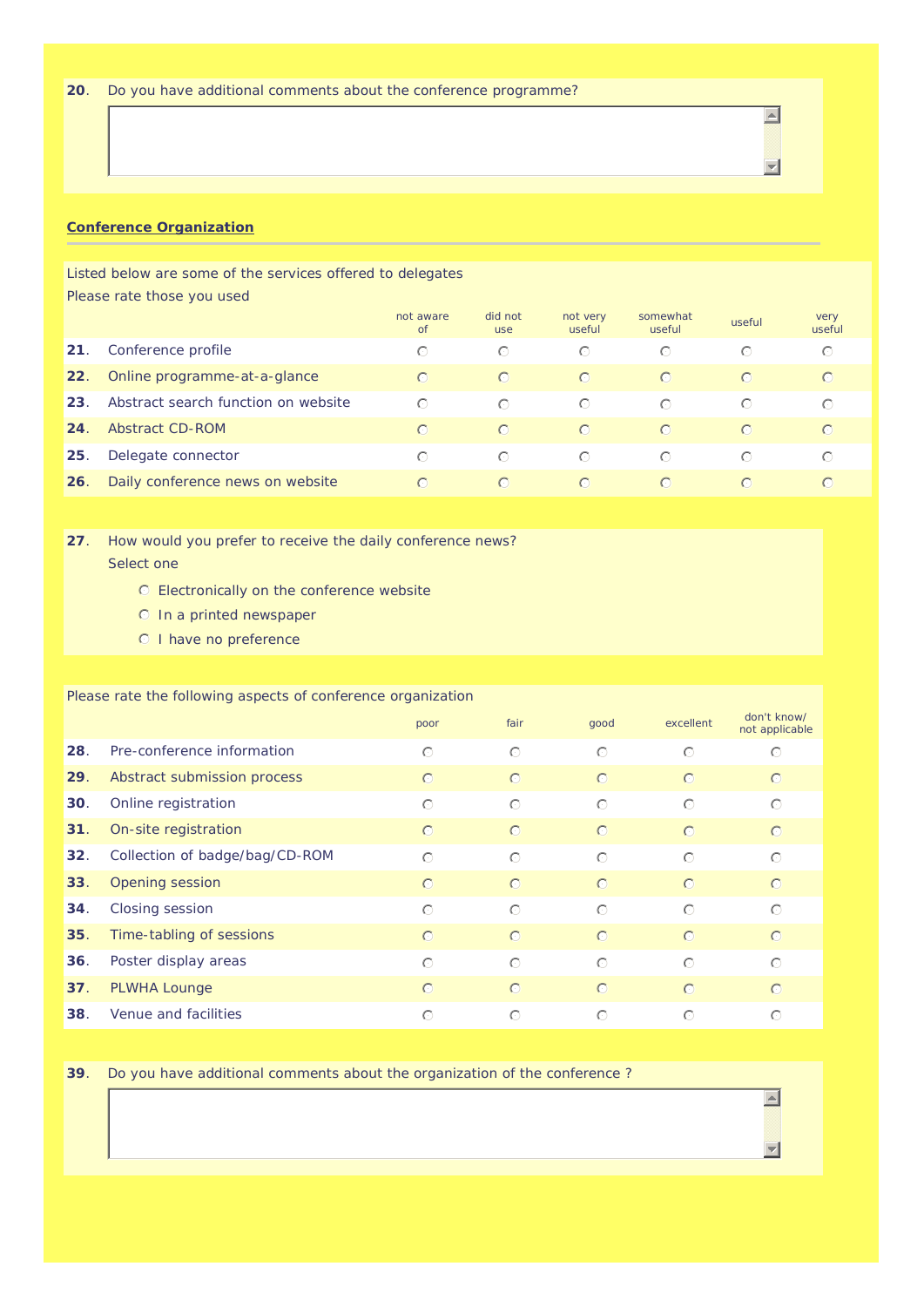#### **Conference Impact**

|     | Overall, how successful was the conference in achieving the following?                                        |                        |                        |            |                    |               |
|-----|---------------------------------------------------------------------------------------------------------------|------------------------|------------------------|------------|--------------------|---------------|
|     |                                                                                                               | not very<br>successful | somewhat<br>successful | successful | very<br>successful | don't<br>know |
| 40. | Providing new insights into HIV disease<br>development, prevention and care that will<br>lead to new research | ∩                      | ⊙                      | ∩          | ⊙                  | ⊙             |
| 41. | Addressing the challenges of expanding<br>treatment and prevention in resource-<br>limited settings           | $\bigcap$              | $\bigcirc$             | $\bigcirc$ | $\bigcap$          | $\bigcap$     |
| 42. | Focussing on the latest HIV science and its<br>application for clinical practice and<br>prevention programmes | ⊂                      | ⊙                      | ◯          |                    | ∩             |
|     |                                                                                                               |                        |                        |            |                    |               |

#### **43**. What are the main benefits you gained from attending IAS 2005? *Select all that apply*

 $\Box$  New insights into HIV pathogenesis

 $\Box$  New insights into HIV biomedical prevention

- $\Box$  New insights into HIV treatment and care
- $\Box$  A global perspective on HIV science

■ Affirmation of current research or practice

 $\square$  New connections/opportunities for collaboration

- A renewed sense of purpose
- Opportunity for career advancement
- I did not gain anything from the conference *(go to Question 45)*
- Other *(please specify)*

**44**. How will you use what you gained at the conference? *Select all that apply*

- $\Box$  Share information with colleagues and peers
- $\Box$  Refine existing research
- □ Undertake new research
- $\Box$  Apply new insights to prevention programmes
- $\Box$  Apply new insights to clinical practice
- $\Box$  Strengthen advocacy or policy work
- $\Box$  Follow-up new contacts
- $\square$  Develop new collaborations
- $\Pi$  I am unsure
- $\Box$  I will not do anything different
- Other *(please specify)*
- **45**. Are you aware of the Sydney Declaration?
	- no *(go to Question 47)*
	- $O$  yes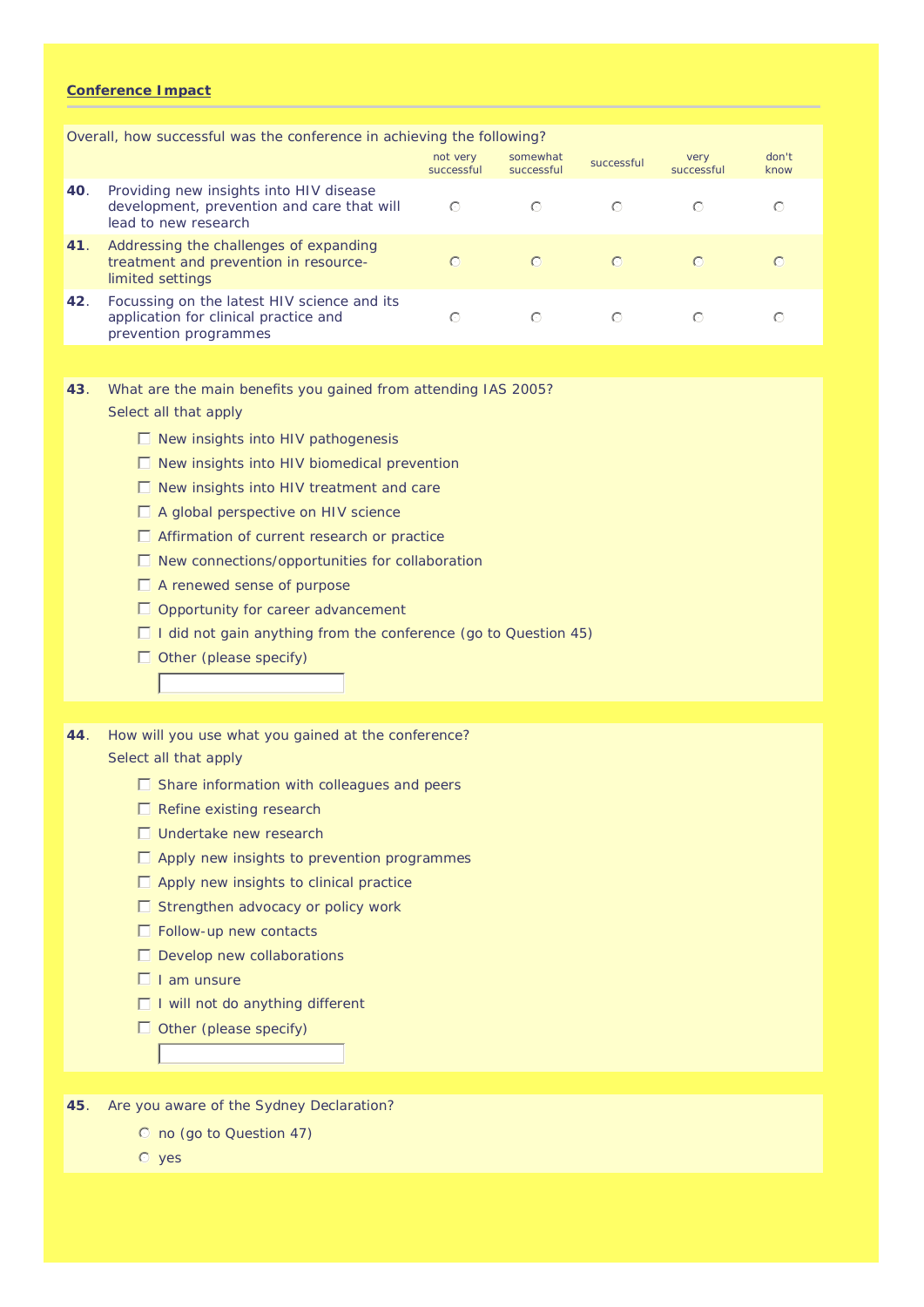| 46. | Have you signed the Sydney Declaration?                                                                         |
|-----|-----------------------------------------------------------------------------------------------------------------|
|     | $\odot$ no                                                                                                      |
|     | $O$ yes                                                                                                         |
|     |                                                                                                                 |
| 47. | Would you recommend the IAS Conference on HIV Pathogenesis, Treatment and Prevention to a<br>colleague or peer? |
|     | $\odot$ no                                                                                                      |
|     | $O$ yes                                                                                                         |
|     |                                                                                                                 |
| 48. | Based on your experience of IAS 2007, would you choose to attend IAS 2009 in Cape Town?                         |
|     | $\odot$ no                                                                                                      |
|     | $O$ yes                                                                                                         |
|     | If you answered 'no', why is this?                                                                              |
|     |                                                                                                                 |
|     |                                                                                                                 |
|     |                                                                                                                 |
| 49. | Do you have any final comments about the conference?                                                            |
|     |                                                                                                                 |
|     |                                                                                                                 |
|     |                                                                                                                 |
|     |                                                                                                                 |
|     | Finally, some brief details about you                                                                           |
|     | The following questions are mandatory and are included to help us analyse the survey results.                   |
|     | 50. * Your gender?                                                                                              |
|     | <b>O</b> Male                                                                                                   |
|     | © Female                                                                                                        |
|     | <b>C</b> Transgender                                                                                            |
|     |                                                                                                                 |
|     | 51. * Your age?                                                                                                 |

- Under 26 years
- $O$  26 to 40 years
- O Over 40 years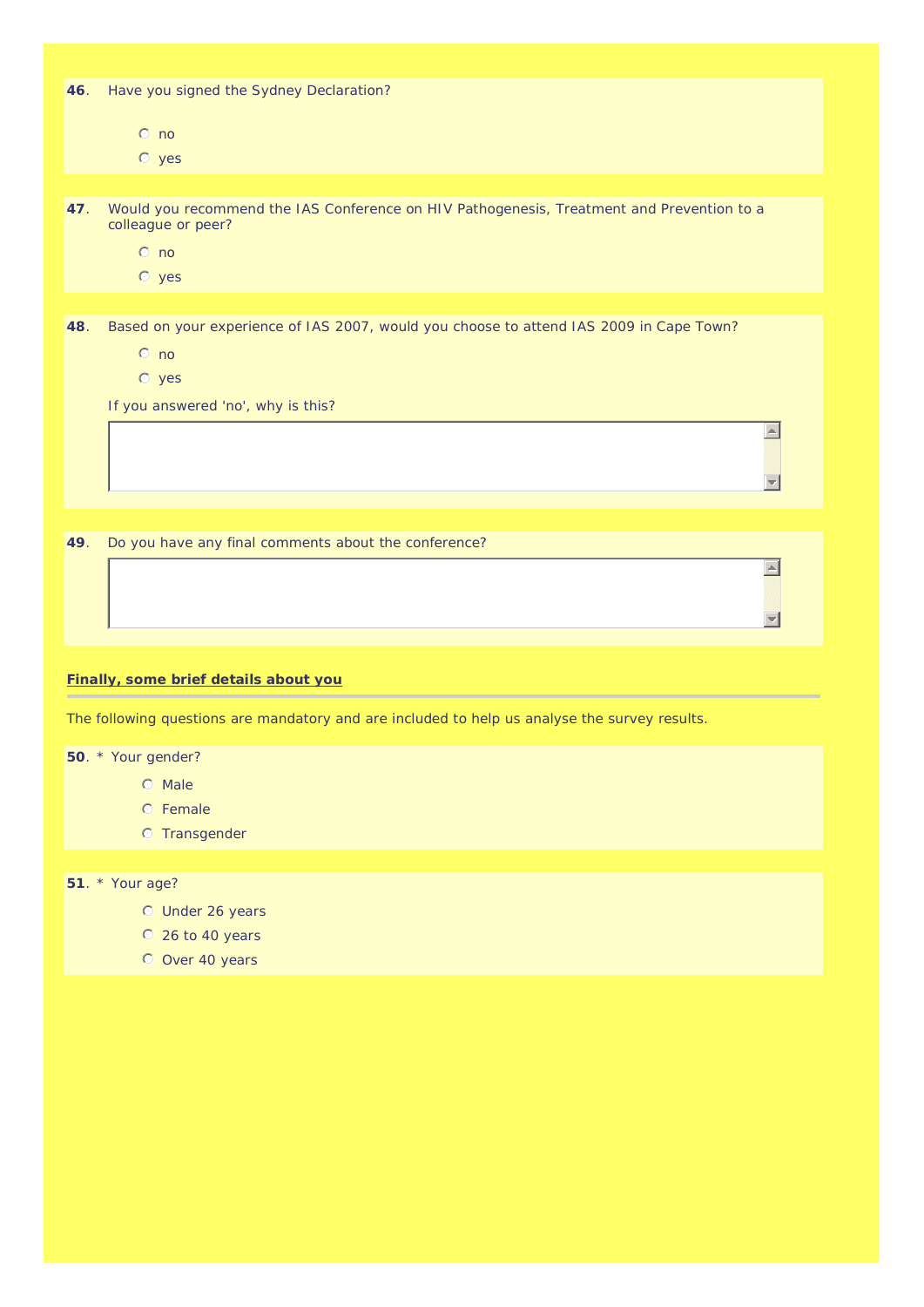**52**. \* Your main occupation/profession in HIV/AIDS?

#### *Select one*

- Researcher biology and pathogenesis
- Researcher clinical science
- Researcher biomedical science
- Researcher other
- Clinician/physician
- O Other health care worker
- **C** Student
- **C** Media representative
- Policy/administrator
- Pharmaceutical representative/manufacturer
- Advocate/activist
- Educator/trainer
- Funder
- Other *(please specify)*
- **53**. \* Your main affiliation/organization in HIV/AIDS? *Select one*
	- **C** Hospital/clinic
	- Academia (e.g. university, research institute)
	- Large non-government organization
	- Government
	- Intergovernmental organization (e.g. UN, WHO)
	- Grass-roots community-based organization
	- People living with HIV/AIDS group/network
	- Media organization
	- Pharmaceutical company
	- Other *(please specify)*

**54**. \* Approximate number of years (part-time or full-time) you have worked in HIV/AIDS?

- 2 or less
- $O$  3 to 5
- 6 to 10
- $0.11$  to 15
- O More than 15

**55**. \* Country where you mainly live?

*Select one*

 $\overline{\phantom{a}}$ 

If other please specify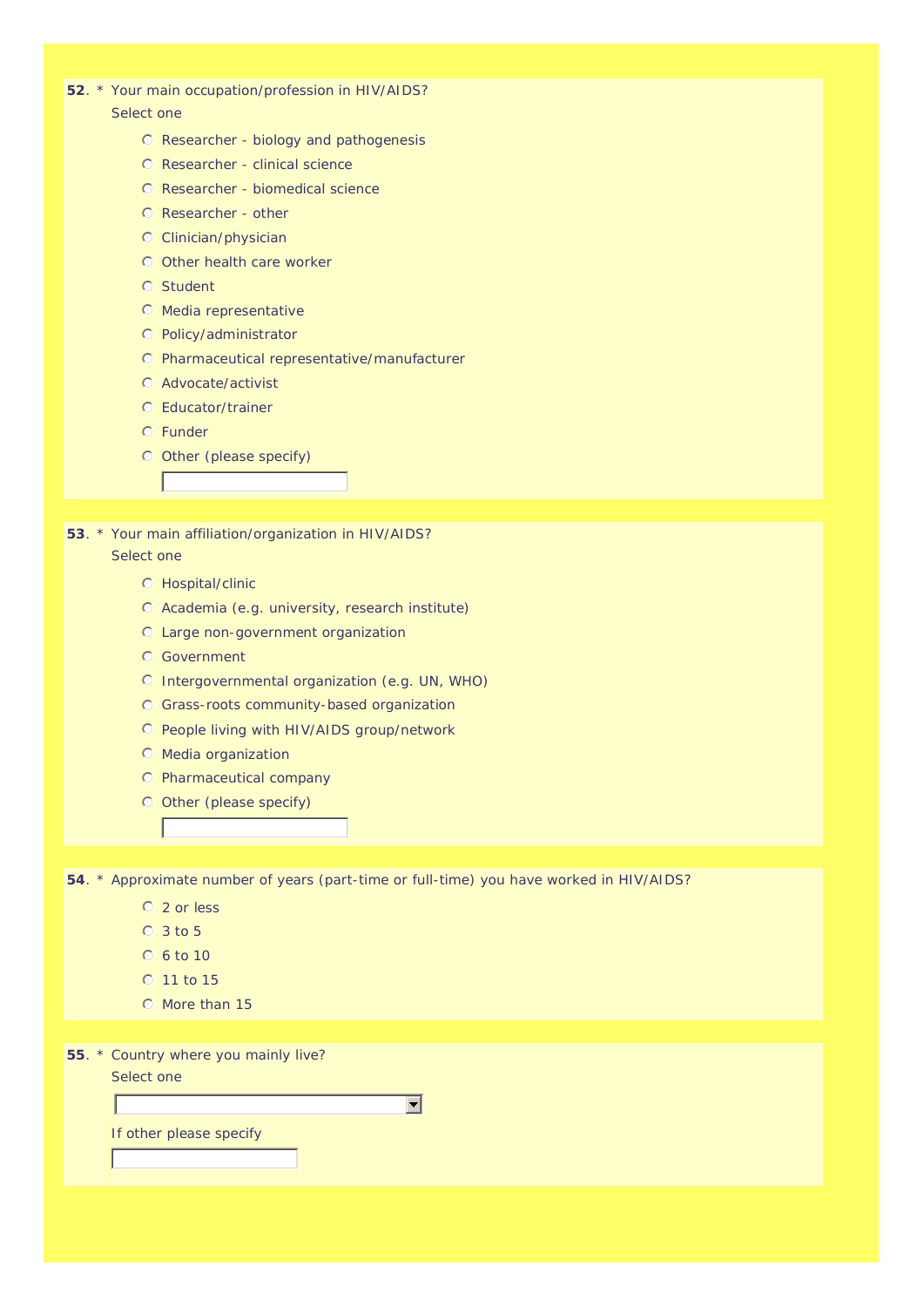| 56. * Country where you mainly work?                       |             |
|------------------------------------------------------------|-------------|
| Select one                                                 |             |
|                                                            |             |
| ▼                                                          |             |
| If other please specify                                    |             |
|                                                            |             |
|                                                            |             |
|                                                            |             |
|                                                            |             |
| 57. * How would you describe your level of spoken English? |             |
| © Proficient                                               |             |
| $O$ Fair                                                   |             |
| <b>C</b> Limited                                           |             |
|                                                            |             |
|                                                            |             |
|                                                            | « GO TO TOP |
|                                                            |             |

*Thank you for your time.*

*Please submit the survey if you are satisfied with your responses.*

Submit Reset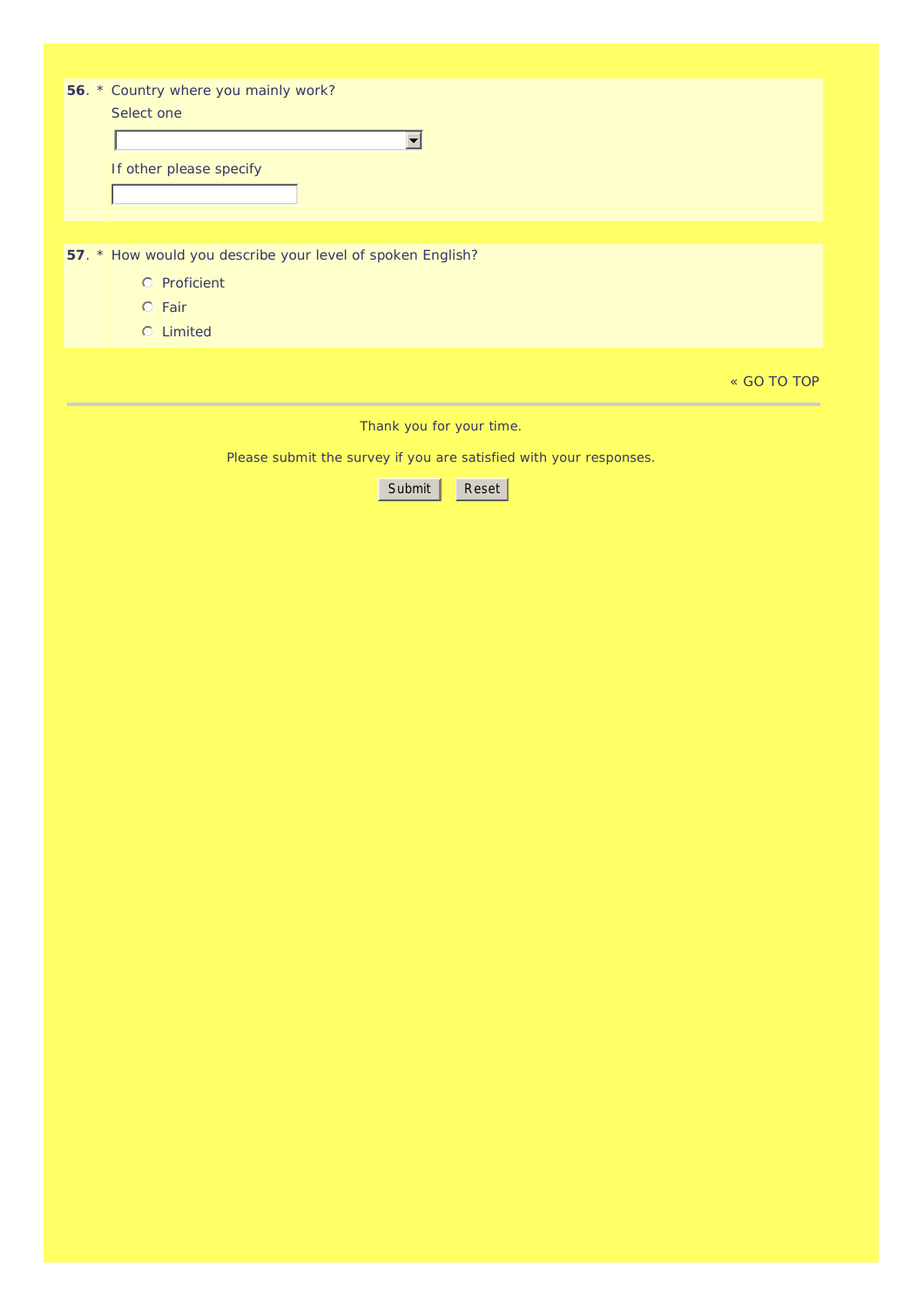

Thank you for participating in the IAS 2007 Conference Evaluation survey.

Your survey responses have been submitted!

If you would like to enter the prize draw to win US \$200 for you, your organization or your nominated HIV/AIDS charity, please enter your email address below. Ten respondents will be randomly selected. *The address you provide will be saved to a separate file, and will not be linked to your survey answers.*

Email:

Submit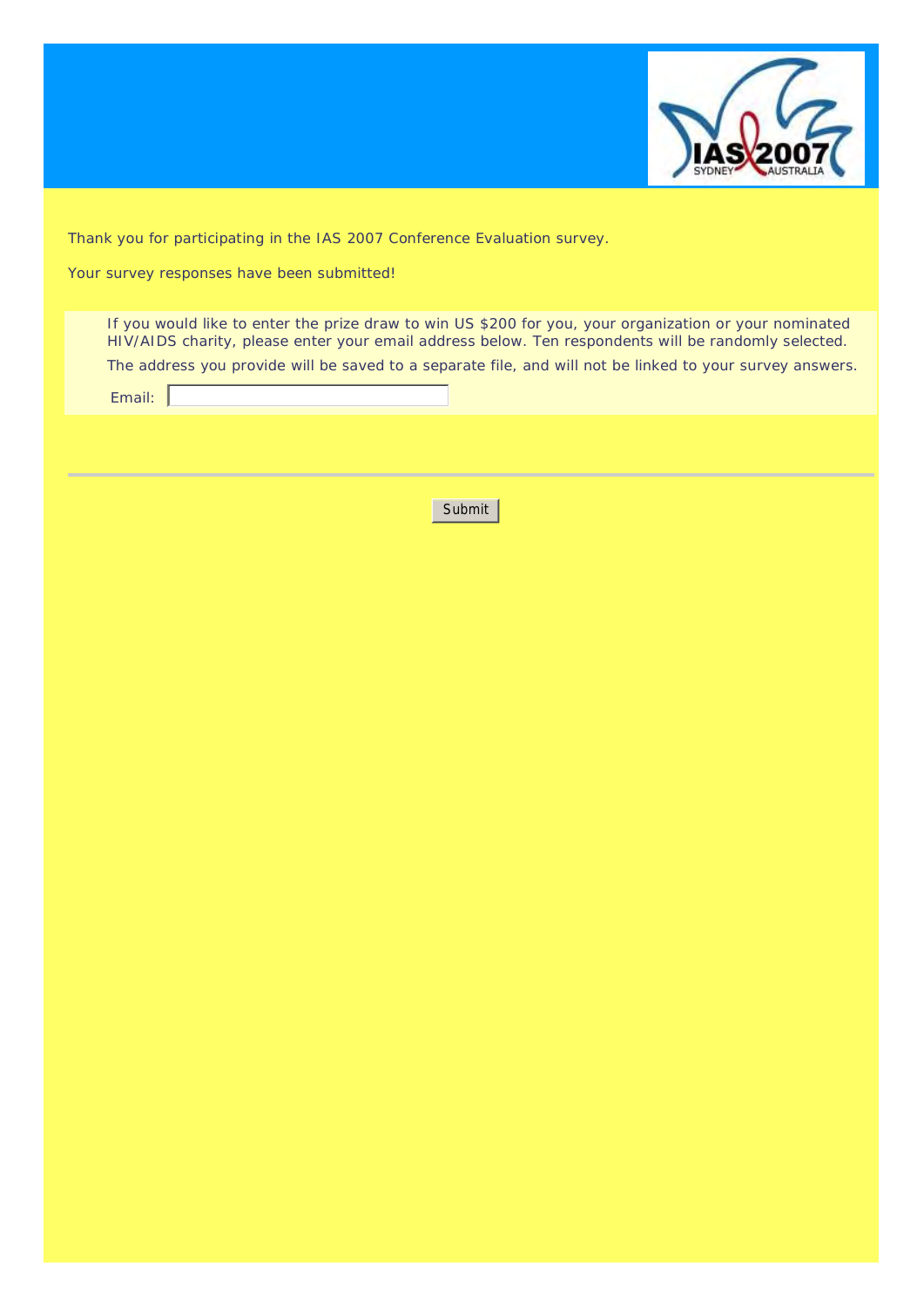**Appendix 2**



# **Report on the longer-term impact of 3rd IAS Conference on HIV Pathogenesis, Treatment and Prevention (IAS 2005)**

December 2007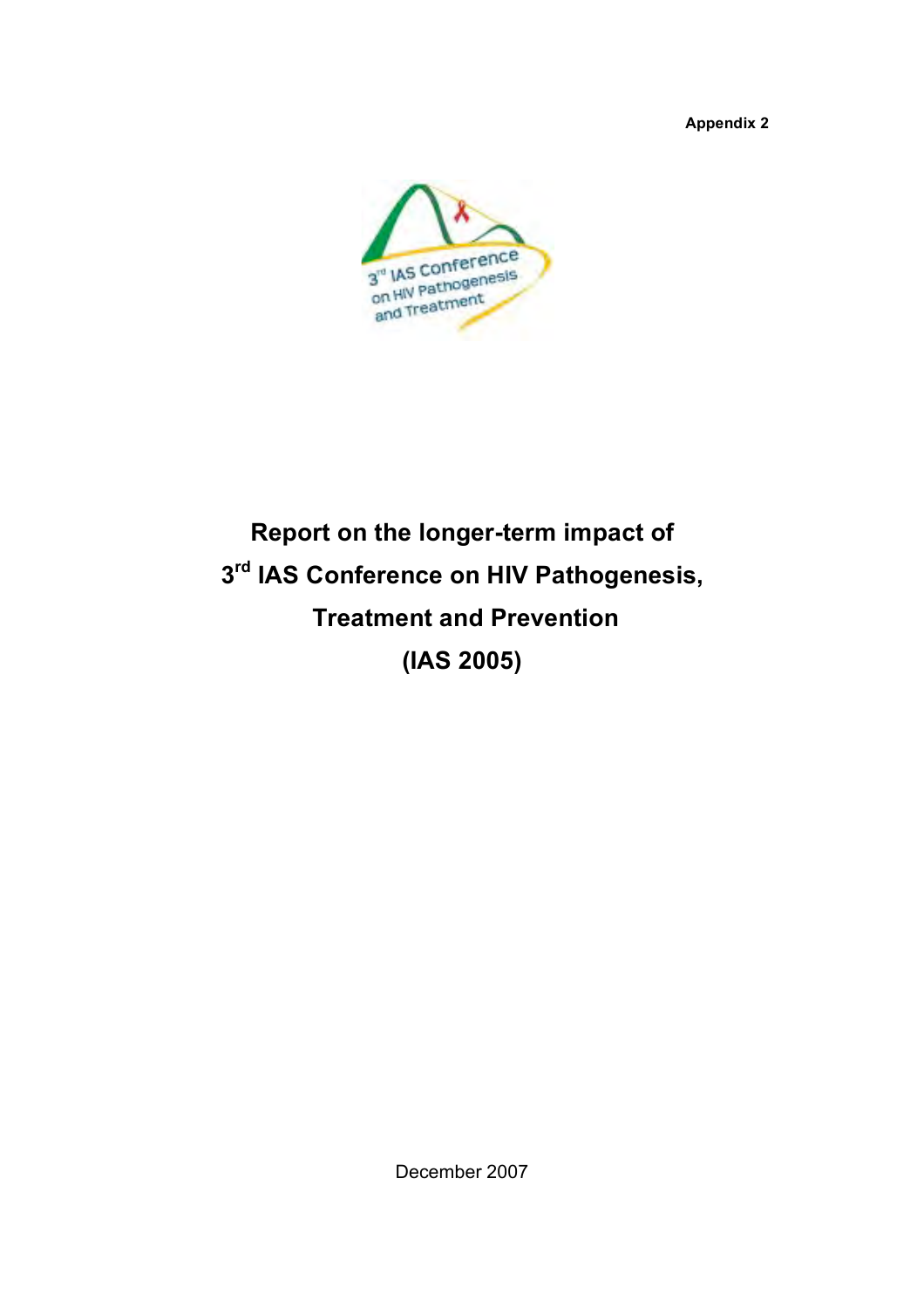### **1. Introduction**

The 3rd IAS Conference on HIV Pathogenesis, Treatment and Prevention (IAS 2005) was held in Rio de Janeiro, Brazil, July 2005. The conference attracted approximately 6,000 participants, including 4,400 delegates. A comprehensive evaluation was undertaken of the conference that focused on key processes and immediate and short-term impact and findings have been reported elsewhere. Two years after IAS 2005, the longer-term impact of the conference was investigated with a selection of clinicians, scientists and researchers who had attended. Findings are presented in this report.

## **2. Method**

The 4<sup>th</sup> IAS Conference on HIV Pathogenesis, Treatment and Prevention (IAS 2007) was held in Sydney, Australia, July 2007. The opportunity was taken to collect feedback about the longer-term impact of IAS 2005 from delegates attending IAS 2007 who had also attended IAS 2005.

Delegates were approached at a variety of locations including exhibition and poster areas, networking areas and cafes, and outside session rooms. They were asked if they had attended the 3<sup>rd</sup> IAS Conference on HIV Pathogenesis, Treatment and Prevention (IAS 2005) in Rio. Those who replied 'yes' were invited to participate in a short, 5-10 minute interview about the impact of IAS 2005 on their work in HIV, and the HIV work of their organization and their country.

The interview comprised 10 closed questions and five open-ended questions. It sought information about any benefits the delegate had gained from attending IAS 2005, the impact of the conference at the individual, organizational and country levels, and brief demographic details. Responses to openended questions were transcribed and analysed for content and key themes. Frequencies were tallied for closed questions. Total numbers varied in some instances because non-responses were excluded from valid data.

## **3. Findings**

## **3.1 The interview sample**

Fifty-five people were interviewed. Physician/clinicians and clinical researchers comprised the largest group of interviewees (62%) and the most frequently identified affiliation was hospital/ clinic (45%). A large majority of interviewees (86%) had worked in HIV for more than five years, with over half this group having worked in the area for more than 15 years. The largest proportion of interviewees worked in the USA/Canada region. IAS 2005 had been the first IAS Conference on HIV Pathogenesis, Treatment and Prevention attended by 50% of interviewees (see Table 1).

 $1$  D. McConachy.  $3^{\text{rd}}$  IAS Conference on HIV Pathogenesis, Treatment and Prevention: Evaluation Report, October 2005, International AIDS Society, Geneva.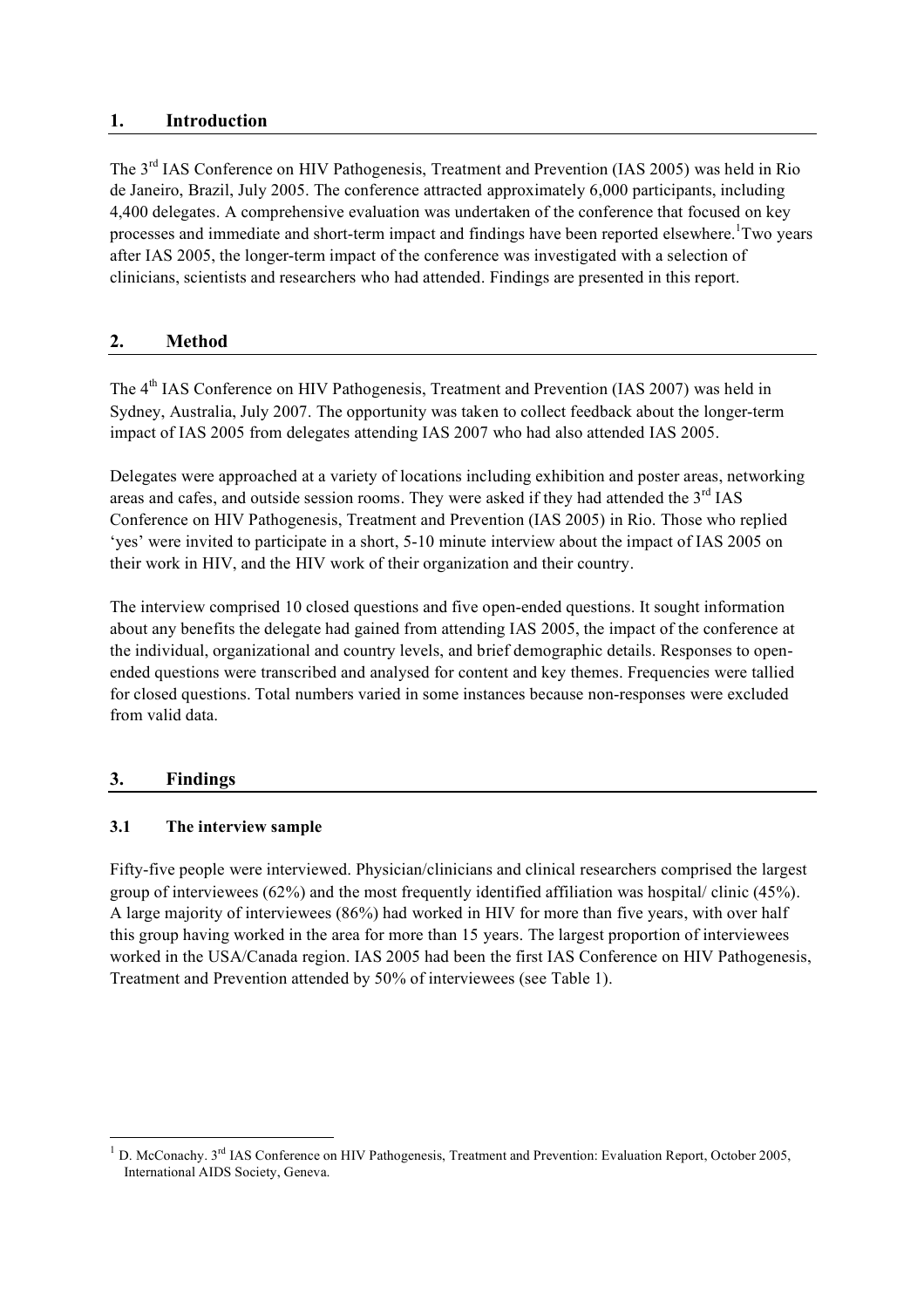| <b>Attribute</b>                           | Percent<br>(n=55) |
|--------------------------------------------|-------------------|
| <b>Occupation</b>                          |                   |
| Physician/clinician                        | 38                |
| Researcher, clinical treatment and care    | 24                |
| Pharmaceutical representative/manufacturer | 13                |
| Researcher, HIV basic science              | 7                 |
| Affiliation/organization                   |                   |
| Hospital/clinic                            | 45                |
| Academia                                   | 22                |
| Pharmaceutical company                     | 18                |
| Years worked in HIV/AIDS                   |                   |
| 5 or less                                  | 14                |
| $6 - 10$                                   | 22                |
| $11 - 15$                                  | 13                |
| More than 15                               | 51                |
| <b>Region of work</b>                      |                   |
| USA/Canada                                 | 42                |
| Europe                                     | 20                |
| Asia/Pacific                               | 20                |
| Latin America/Caribbean                    | 13                |
| Africa                                     | 5                 |
| Previous conferences attended              |                   |
| No previous                                | 50                |
| IAS 2003 (Paris)                           | 44                |
| IAS 2001 (Buenos Aires)                    | 31                |

**Table1: Summary of respondents' demographic details**

## **3.2 Benefits gained at IAS 2005**

Interviewees were asked to identify the most important benefits they had gained from attending IAS 2005. Forty-six people (84%) identified at least one gain (see Table 2).

The most frequently identified gains related to clinical and treatment information, for example, data about new anti-retroviral therapies, results of drug trials and information about treatment resistance. Other, less frequently noted, gains were new contacts, information about biomedical prevention and basic science, and the gaining of a broader scientific perspective.

| lable 2: Benefits gained by delegates at IAS 2005 |                                                          |  |
|---------------------------------------------------|----------------------------------------------------------|--|
| Gain                                              | <b>Percent respondents who</b><br>identified gain (n=46) |  |
| Clinical and treatments information               | 58                                                       |  |
| Networking/new contacts                           | 20                                                       |  |
| Biomedical prevention information                 | 15                                                       |  |
| Basic science information                         | 9                                                        |  |
| Broader perspective                               | 9                                                        |  |

**Table 2: Benefits gained by delegates at IAS 2005**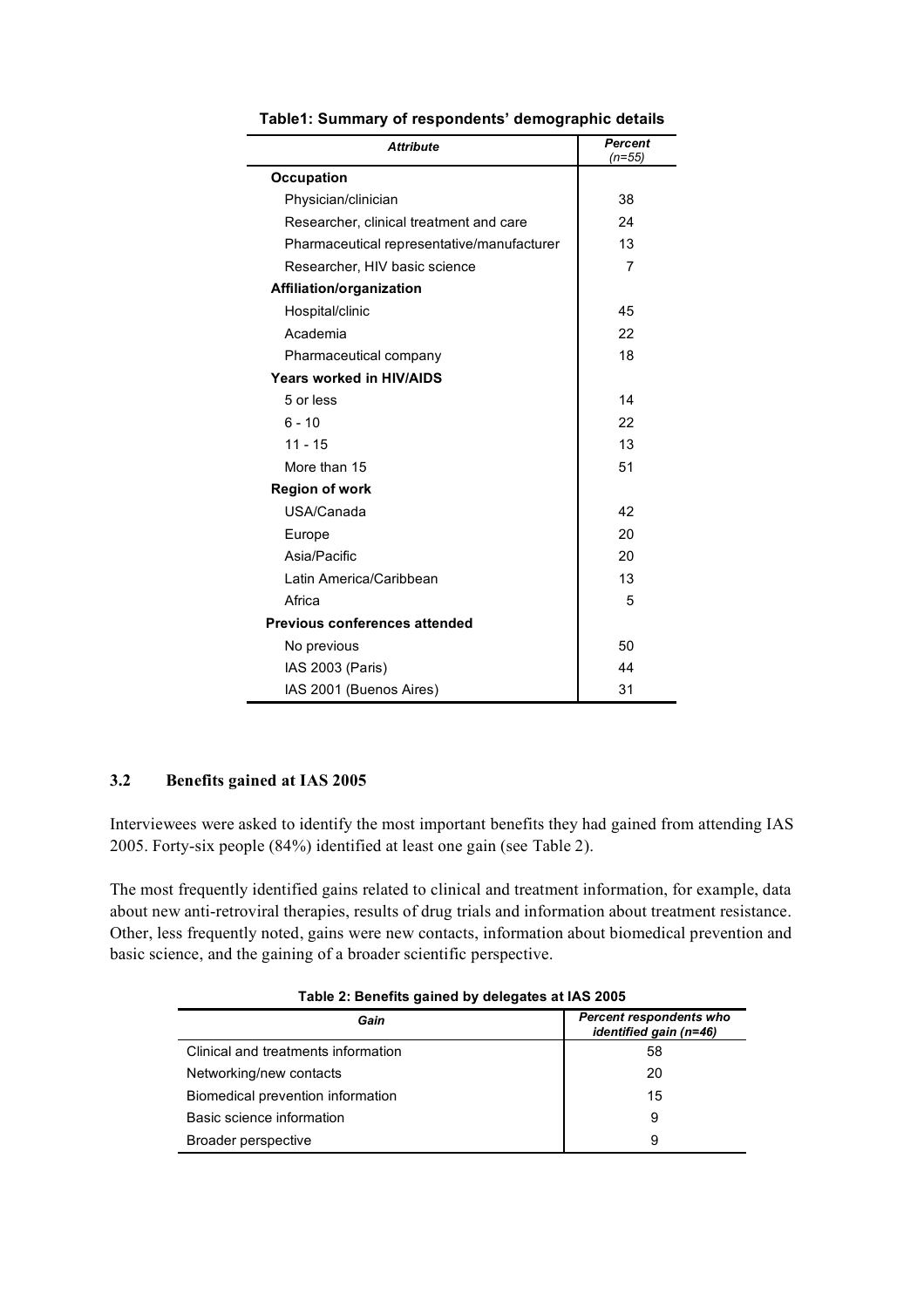Seven interviewees indicated that they had gained very little or nothing at all from the conference, several noted that this was because the conference offered little new scientific content. Several other interviewees could not remember due to the passage of time and/or number of other conferences they had attended since IAS 2005.

## **3.3 Impact of IAS 2005 at the individual level**

Interviewees were asked if they had done anything differently in their HIV work as a result of attending IAS 2005. Just over half (n=29, 53%) reported they had. The incorporation of new clinical and HIV treatment information into clinical practice was the most frequently identified change, exemplified by the following quotes:

*It influenced the way I deal with mother-to-child transmission and the way I prescribe the new therapeutical treatments. It generally influenced my medical/clinical area of work*  (Clinician, Europe)

*I incorporated the new treatments into my patients' regimen. I actively switched my patients from AZT to prevent them from developing lypodystrophy (Clinician, USA/Canada)* 

Other differences identified were a changed way of thinking about current or future work, dissemination of information to peers, follow-up with new contacts and refinement of research design (see Table 3).

| Change                                                         | % respondents who<br><i>identified change*</i><br>(n=29) |
|----------------------------------------------------------------|----------------------------------------------------------|
| Incorporated new clinical/treatments information into practice | 41                                                       |
| Changed way of thinking about current/future work              | 17                                                       |
| Disseminated information through papers, mentoring             | 17                                                       |
| Followed up new contacts or established collaboration          | 14                                                       |
| Incorporated new information into research design              | 10                                                       |
| Other                                                          | 6                                                        |

#### **Table 3: Changes in individual HIV work**

\*Total exceeds 100 as more than one change could be identified

#### **3.4 Reasons why IAS 2007 did not have an impact on delegates' work**

Interviewees who reported that they had not made any changes as a result of attending IAS 2005 (n=26, 47%) were asked if there was a reason for this. Thirteen people offered reasons and the the most frequently noted were that IAS 2005 had no specific application to their current practice, it confirmed their practice, or it was not appropriate to make changes (n=6), and that IAS 2006 offered nothing new or lacked strong science (n=5).

## **3.5 Impact of IAS 2005 at the organizational level**

Interviewees were asked if IAS 2005 had directed or influenced any of the HIV work undertaken in their organization. Just over one third  $(n=21, 38%)$  reported that this had been the case. The remainder stated the conference had not directed or influenced HIV work (41%) or they did not know (20%).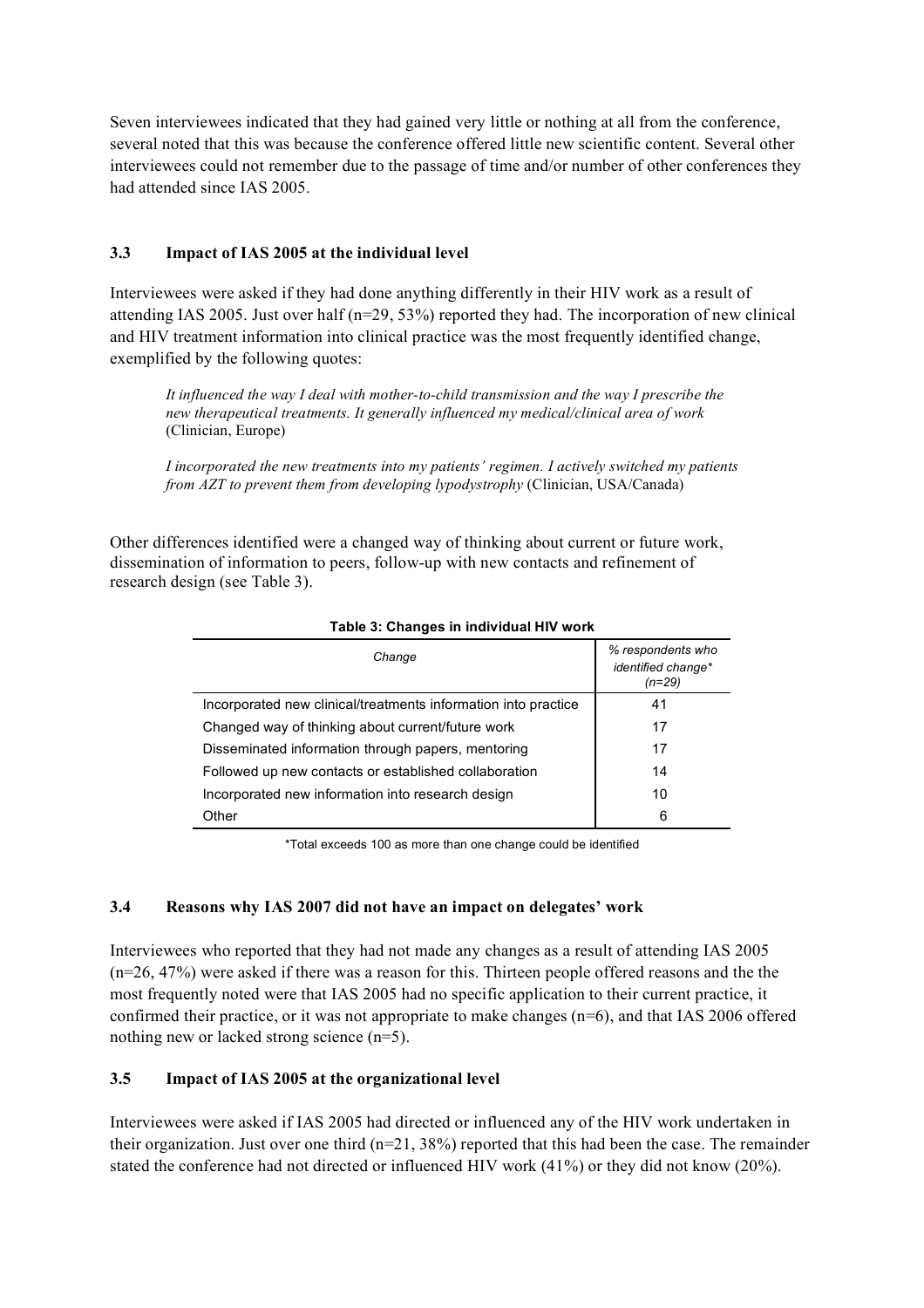The most frequently noted changes that had resulted were a change in direction or focus, the wider dissemination or uptake of information, commencement of a new programme or initiative, and networking or collaboration (see Table 5).

| Change                                    | % Respondents who<br>identified change* (n=21) |
|-------------------------------------------|------------------------------------------------|
| Changed direction or focus                | 43                                             |
| Wider dissemination/uptake of information | 33                                             |
| Commenced new programme/initiative        | 19                                             |
| Established a collaboration/network       | 14                                             |

#### **Table 5: Changes made at the organizational level**

\*Total exceeds 100 as more than one change could be identified

The following quotes typify the kinds of responses interviewees gave when asked to describe the changes:

*We now provide better clinical care to our patients* (Clinician/clinical researcher, Latin America/Caribbean)

*Data from the conference has been discussed at advisory board meetings and has informed research and marketing strategies within the company* (Pharmaceutical representative/ manufacturer, Europe).

#### **3.6 Impact of IAS 2005 at the country level**

Interviewees were asked if they were aware of IAS 2005 having influenced HIV work in their country. One quarter  $(n=14)$  reported that the conference had an influence at the country level. The remainder indicated that they were not aware of any influence (49%) or did not know (26%).

The conference's main reported effect at the national level was an influence on national protocols, guidelines or practice, exemplified by the following quotes:

> *A lot of work has been developed in my country as a result of that conference, including research on male circumcision, new ARV drugs, generic drugs, and development of community-based programme* (Media representative, Asia/Pacific)

*We developed a guide to treat patients including to switch them from AZT as a treatment* (Clinician, USA/Canada)

## **4. Discussion and Conclusions**

Findings from follow-up interviews conducted with 55 conference participants 24 months after IAS 2005 demonstrated that the conference had a marked, positive impact on some HIV work undertaken at the individual, organizational and country levels.

A large majority of interviewees (84%) recalled professional benefits they had gained at the conference two years previously. Just over half reported that they had made a change in their practice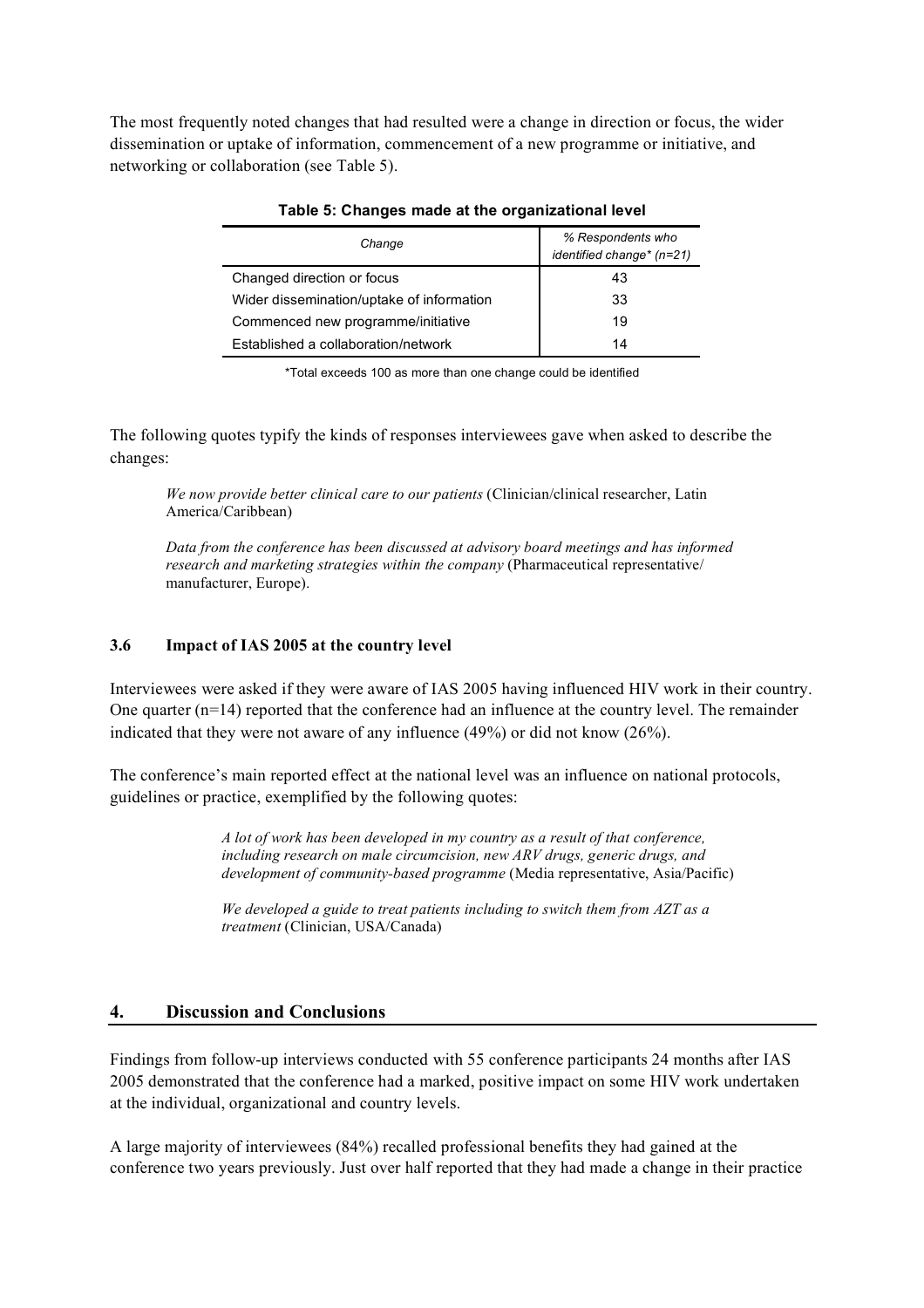as a result. This was a positive finding given that 64% interviewees had worked for over 10 years in the field, a group on whom the conference may have been expected to have had less impact. There was also a high level of congruence between the main benefits gained at the conference by participants (clinical and treatment information) and the practice changes reported.

It is evident that IAS 2005 also had an impact at the organizational level, with just over one third of interviewees (38%) reporting that the conference had directed or influenced the HIV work undertaken in their organization. One quarter of interviewees also reported that the conference had influenced or directed HIV work in their country. It should be noted that the impact of the conference at the country level may be greater as 26% of interviewees reported that they were unable to comment on the conference's impact at this level.

The evaluation findings also provided some useful information about the conference programme. Reasons cited by interviewees for limited or no gains from IAS 2005, and for lack of change in individual practice, highlighted issues relating to professional relevance, as well as the importance of presenting high quality, state-of-the-art science that addresses current research questions.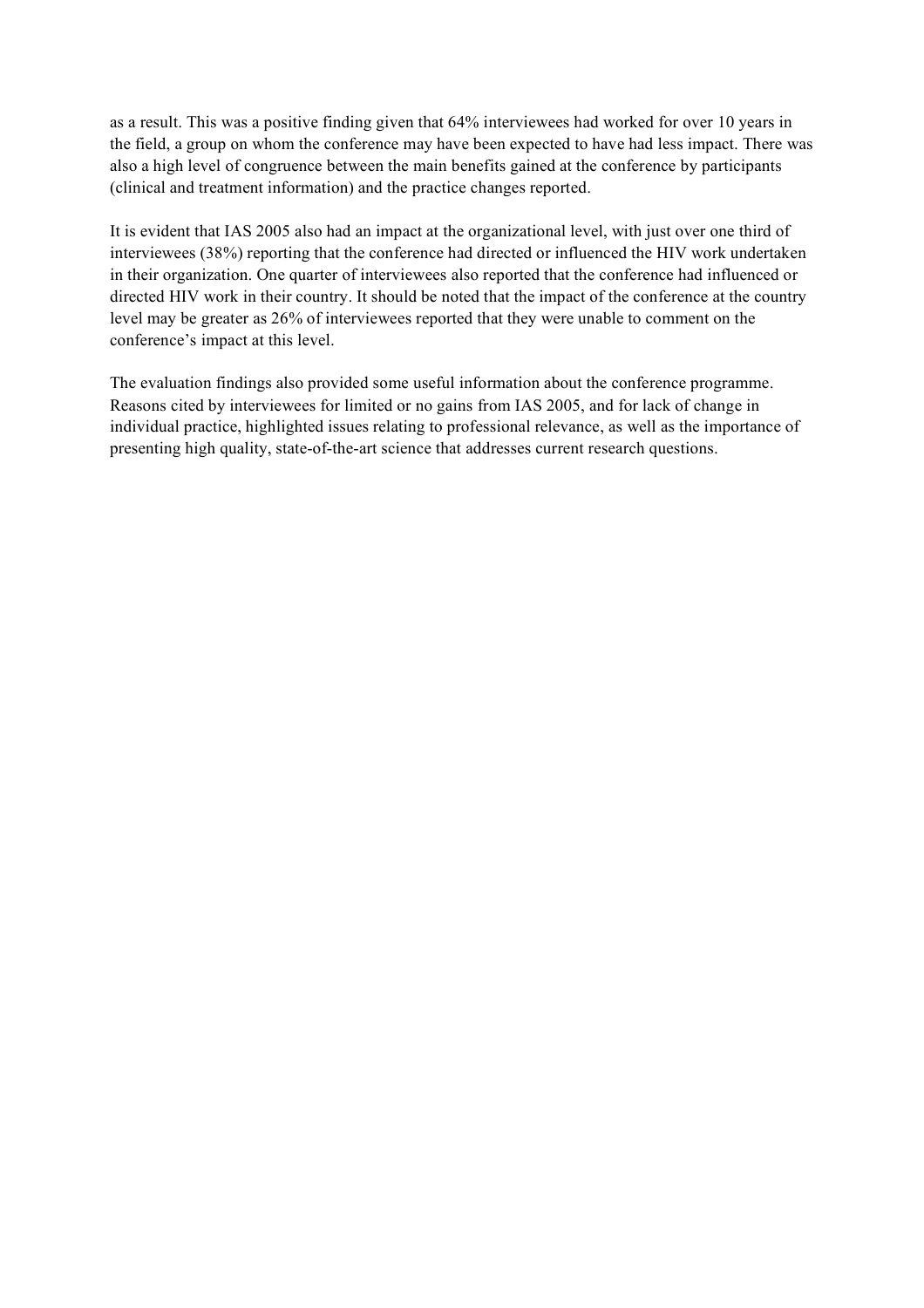**Appendix** 

## Interview: IAS 2005

*Hello! I am a member of the Conference Evaluation Team. May I ask you a few questions? You won't be identified and it will take about 5 minutes? I actually want to talk about the 3rd IAS Conference on HIV Pathogenesis, Treatment and Prevention.*

**Filter: Did you attend the 3rd IAS Conference on HIV Pathogenesis, Treatment & Prevention?**

**If yes** – proceed with interview **If no** - Thank and end interview

- **1. Was IAS 2005 your first International AIDS Conference? 1**  $\overline{Q}$  Yes 2  $\overline{Q}$  No **1b.** Which other IACs have you attended?
- **2. Thinking back to IAS 2005, what were the most important things you gained from attending?**

**3. Have you done anything differently in your HIV work as a result of attending IAS 2005?** (Probe: did the conference influence your work in any way?) **1 O** Yes 2 **O** No 3a. What have you done? 3b. Was there a reason for this? (Probe: What do you mean?)